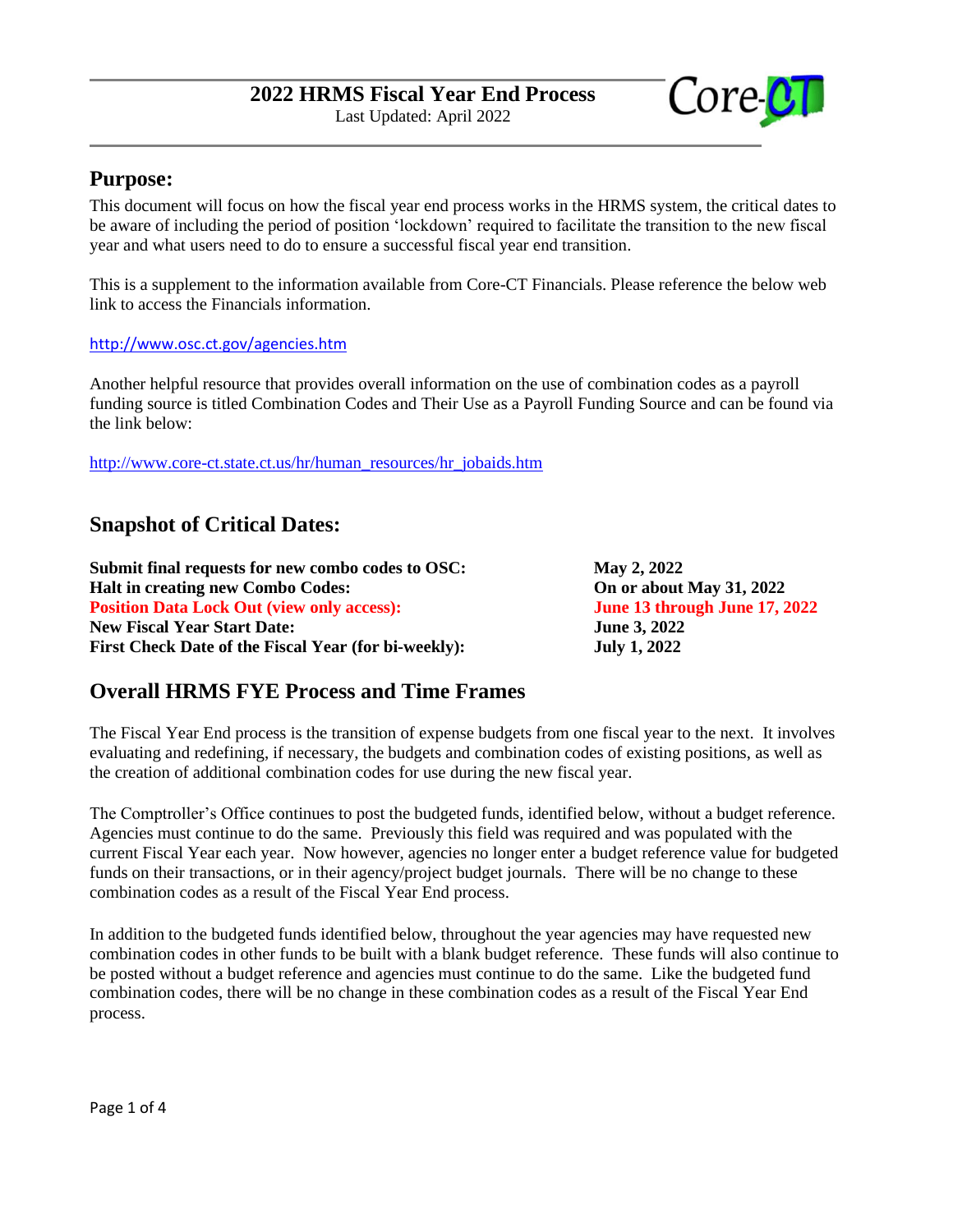

Non-lapsing fund/department budgets that currently maintain the budget reference will continue to do so. There will be no change in the Budget Reference Year for these combination codes as a result of the Fiscal Year End process. Agencies will continue to request new combination codes for non-lapsing funds that include a budget reference as needed for use on position transactions and budget journals throughout the fiscal year using the new Payroll Account Code Request form available on the Core-CT GL Workcenter page. **Note: There will be no automatic increment of the budget reference as a part of the HRMS Fiscal Year End process.** 

The HRMS Fiscal Year End Process inserts a Fiscal Year Load ("FYL") row into all approved positions (including those using both budgeted and non-lapsing funds). The combination code associated with the "FYL" row will remain the same. The budget reference, whether blank (budgeted) or specific (non-lapsing), will also remain the same. As the HRMS Fiscal Year End process proceeds, the process looks for the "FYL" row on each position in order to update the HRMS payroll budgeting tables associated with each position to the new fiscal year. While the combination code remains the same in all cases, it is still necessary to update the payroll budgeting tables to the new fiscal year.

In order to accommodate the entire fiscal year transition process, there is a halt in creating new combo codes that occurs on or around May 31st each year. **Therefore, it is crucial for agencies to determine the need for new fiscal year combinations and specify these to OSC by the May 2, 2022 deadline in order to ensure that these combination codes are available for the start of the fiscal year.** Note: In certain cases where a large percentage of combination codes are being replaced more time may be needed. Therefore, contact OSC regarding any large-scale changes such as implementing projects costing or creating new departments for the date that HRMS combination code requests need to be submitted. Also, it should be noted that Department ID changes (Financial Department ID) for existing agencies take place only at the beginning of the fiscal year. This applies to both new Dept. IDs and organizational changes.

The HRMS Fiscal Year End process to insert the "FYL" row into all approved and active positions and update all associated payroll budgeting tables will be run **during the week of June 13th through June 17th.**  While underway, a temporary **lock out of Position Data** will occur during which no position updates are allowed. However, agencies will have access to view their position data and run position reports and will have full update access to job data.

Once the FYE process is fully complete, on or about the first week in July, new requests from agencies for combo codes are resumed as normal and access to update Position Data is reinstated.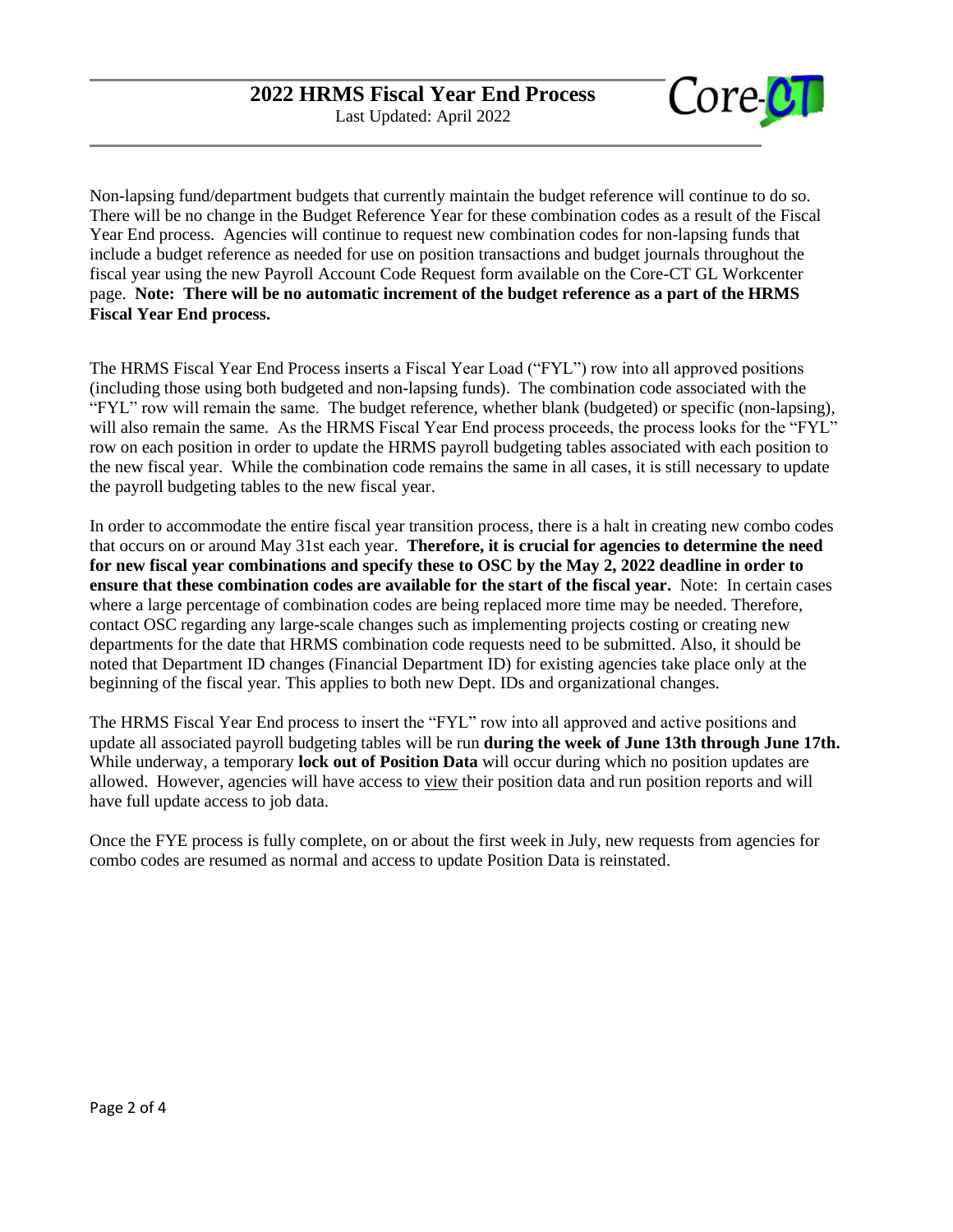Last Updated: April 2022

# Core **CI**

## **Funds with a Blank Budget Reference**

For the funds listed below, the budget reference is blank. Specifically, if a combination code exists today with a fund that is listed below and a blank budget reference, the same combination code will exist for use in the new fiscal year with a blank budget reference. **By maintaining a blank budget reference, the state is choosing to retain the existing combo code value in the position** 

#### **Budgeted Funds with Blank Budget Reference– Appropriated by the Legislature**

| 11000 | General Fund                                            |
|-------|---------------------------------------------------------|
| 12001 | <b>Transportation Fund</b>                              |
| 12002 | Municipal Revenue Sharing Fund                          |
| 12003 | <b>Banking Fund</b>                                     |
| 12004 | <b>Insurance Fund</b>                                   |
| 12006 | <b>Consumer Counsel and Public Utility Control Fund</b> |
| 12007 | Workers' Compensation Fund                              |
| 12009 | Mashantucket Pequot and Mohegan Fund                    |
| 12010 | Soldiers, Sailors and Marines' Fund                     |
| 12013 | <b>Regional Market Operations Fund</b>                  |
| 12014 | Criminal Injuries Compensation Fund                     |
| 12069 | Tourism Fund                                            |

Note that there are also several non-budgeted funds with a blank budget reference. The process for these non-budgeted funds is the same as the process described above for the budgeted funds.

# **Funds with a Specific Budget Reference**

### **Non-lapsing Fund/Department Budgets**

Combination codes associated with non-lapsing funds maintain a specific budget reference. When a combination code for a non-lapsing fund is needed with a specific budget reference year, agencies must request the new code be built. These requests are made as needed throughout the fiscal year. Once built, agencies are responsible for updating the impacted positions with the new combination code.

The HRMS Fiscal Year end process does not update the specific budget reference to the new fiscal year for non-lapsing funds on the combination code or on the position. Rather, the combination code remains the same, including the budget reference year. The HRMS Fiscal Year End process runs only in order to update the payroll budgeting tables to the new fiscal year.

# **Funds with a Blank Budget Reference and a Specific Budget Reference**

Some funds used by payroll have combination codes associated with them that exist with both a blank budget reference and a specific budget reference year as requested by agencies. These funds are not identified in the above listing. Note that there will be no change to those combination codes in either case as described above as a result of the Fiscal Year End process.

Page 3 of 4